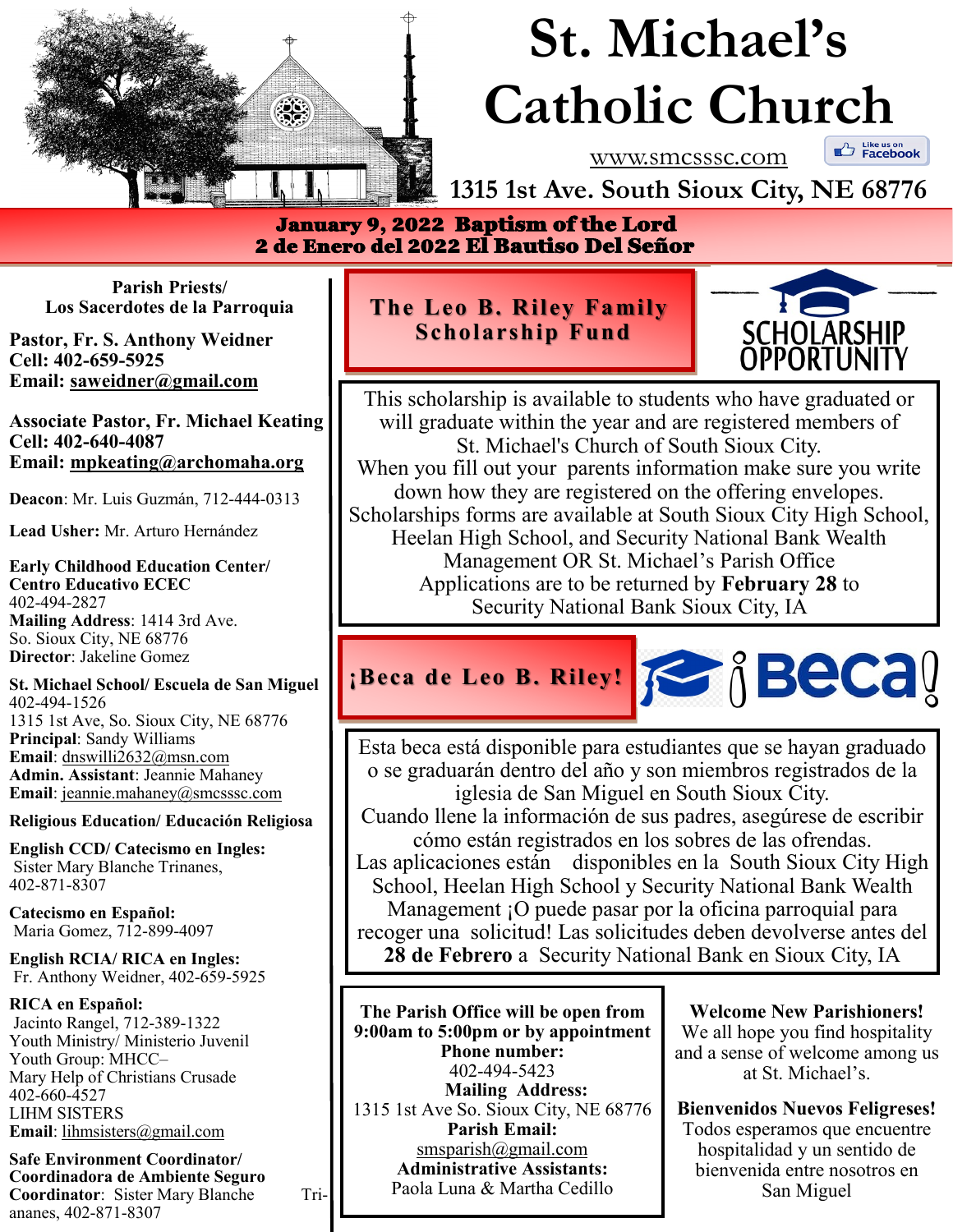#### Bulletin column 9 January 2022 "**From the Pastor**"

#### Dear parishioners,

reveal to the world, relatively early in Jesus' earthly heaven. life, that He is the Son of God. In today's reading from the Gospel of St. Luke, the Holy Spirit descends upon Jesus in the visible form of a dove, while the Father's voice from heaven declares, "You are My beloved Son; with You I am well pleased."

for three reasons. First of all, of course, is the solid remain in that grace. revelation to St. John and others who were there that Jesus was in fact the Son of God, the long-awaited Messiah. John testifies to this event in the Gospel of St. John, saying that his followers ought to go to Jesus, "the Lamb of God who takes away the sins of the world," because the Father has revealed Him in this way, and the first of those who are to become Jesus' Apostles approach Him and begin to follow Him on this basis.

Secondly, while Jesus is unified with the Father and the Spirit prior to this in both His divinity and His sacred humanity, He is given a further anointing with the Spirit according to His humanity for the sake of His mission to draw the lost sheep of Israel to himself which culminates in His offering of obedience to the Father on the cross. As kings and priests of ancient Israel were anointed with oil and prophets received a spiritual anointing for their missions, Jesus according to His sacred humanity is particularly anointed priest, prophet, and king with the oil of gladness, the Holy Spirit Himself, to move from His hidden life in Nazareth to the greatest spiritual mission in history. In His humility, He has deferred to the Father for His blessing for this great work.

Finally, Jesus does this for our sake in particular. The sinless one did not need to be baptized, did not need to repent of any sin. However, the Church has always understood that by doing this, He has

This weekend we conclude the Christmas a new creation, to be born again as sons and brothers Season with the Solemnity of the Baptism of the Lord. and sisters of Jesus, the new Adam, to die to our old This celebration is highly linked to last week's life of sin to live a new life in His Spirit, children of celebration of The Solemnity of the Epiphany. The God who have an inheritance in heaven. These waters manifestation of Jesus as the Son of God is said to take are poured over us three times in the sacrament of place not just with the visitation to the infant Jesus by baptism so that we might share sacramentally in Jesus' the magi, but also with the Lord's Baptism as well as three days in the tomb to rise with Him to a new life the wedding feast at Cana. All three in some way here on earth that extends to the eternal bliss of sanctified the waters of baptism for all who believe in Him. From now on, the waters of baptism bless us in their sanctification by the Son and the Spirit to make us

Jesus, of course, was already in union with the Lord invites us to live the coming Church year with Father and the Spirit through the unity of the Trinity. ongoing gratitude for the gift of spiritual adoption that We also know that Jesus was without sin and not in we have received through Christ and all He has done need of St. John the Baptist's baptism of repentance. for us. May we treasure that adoption and the gift of The event of His baptism is necessary and important the Spirit throughout the year and seek always to What a joyous note on which to end the Christmas season! We are not only grateful for the coming of Jesus as the gift of the Father, but for the salvation He brings us through these great works of His earthly ministry. This celebration of the Baptism of the

> As I have consistently noted in years past, Pope Emeritus Benedict XVI recommended the practice of continuing to celebrate the Christmas Season in our hearts all the way up until its traditional end on the Feast of the Presentation on February 2nd. With that in mind, while we will no longer light the Advent wreath with the Christmas candle for Mass, we will leave all of our Christmas decorations up until February 2nd.

> This weekend also features our annual collection for our archdiocesan seminarians. The Archdiocese of Omaha currently has 19 young men studying to be priests, which is our lowest total of seminarians in many decades, but we reportedly have many applicants for the coming school year which could raise that total considerably. It costs over \$20,000 to finance the education of each of these men per year. The Office of Vocations relies greatly on the yearly seminarian collection to cover these costs. I would ask everyone to be generous to the collection, and for all of our young unmarried men to consider of course whether God might be calling them to the vocation of participating in the ministerial priesthood of Jesus Christ in our archdiocese.

> Fr. Mike and I of course received many gifts from parishioners this Christmas. We wish to thank all of those who were so thoughtful and generous to us. May God reward your goodness to us throughout this new year!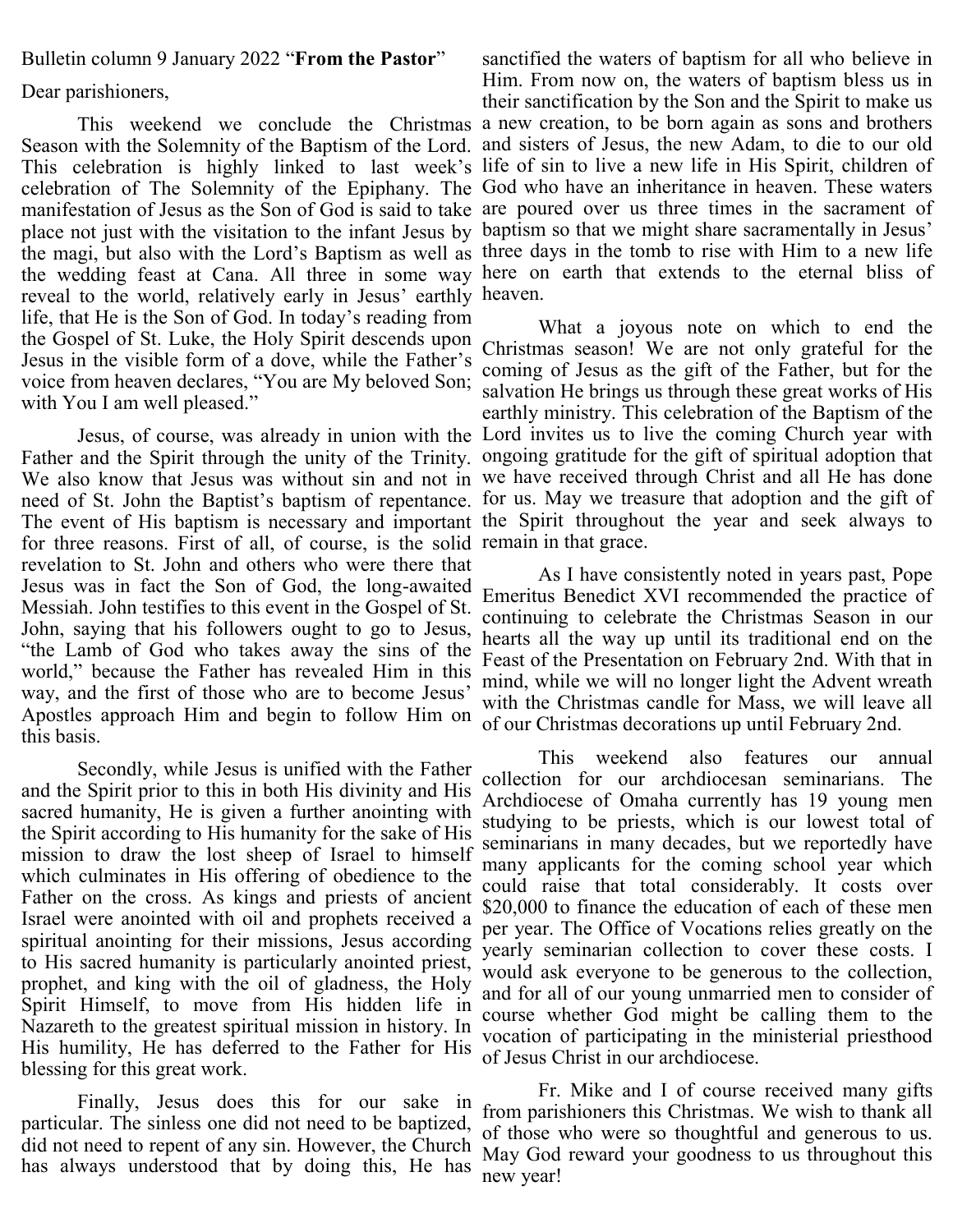#### Boletín columna 9 enero 2022 "**Del Pastor**"

#### Estimados feligreses,

Este fin de semana concluimos el Tiempo Navideño con la Solemnidad del Bautismo del Señor. Esta celebración está ligada a la celebración de la semana pasada de la Solemnidad de la Epifanía. Se dice que la manifestación de Jesús como el Hijo de Dios tiene lugar no solo con la visita de los magos al niño Jesús, sino también con el Bautismo del Señor, así como con la fiesta de bodas en Caná. Los tres revelan de alguna manera al mundo, relativamente temprano en la vida terrenal de Jesús, que Él es el Hijo de Dios. En la lectura de hoy del Evangelio de San Lucas, el Espíritu Santo desciende sobre Jesús en la forma visible de una paloma, mientras que la voz del Padre desde el cielo declara: "Tú eres mi Hijo amado; contigo estoy muy complacido.

Jesús, por supuesto, ya estaba en unión con el Padre y el Espíritu a través de la unidad de la Trinidad. También sabemos que Jesús no tenía pecado y no necesitaba el bautismo de arrepentimiento de San Juan Bautista. El evento de Su bautismo es necesario e importante por tres razones. En primer lugar, por supuesto, está es la sólida revelación a San Juan y otros que estaban allí de que Jesús era de hecho el Hijo de Dios, el Mesías largamente esperado. Juan da testimonio de este acontecimiento en el Evangelio de San Juan, diciendo que sus seguidores deben ir a Jesús, "el Cordero de Dios que quita el pecado del mundo", porque el Padre así lo ha revelado, y ellos los primeros de los que se convertirán en apóstoles de Jesús se acercan a Él y comienzan a seguirlo sobre esta base.

En segundo lugar, aunque Jesús está unificado con el Padre y el Espíritu antes de esto tanto en Su divinidad como en Su sagrada humanidad, se le da una unción adicional con el Espíritu según Su humanidad por causa de Su misión de atraer a las ovejas perdidas de Israel a sí mismo que culmina en su ofrecimiento de obediencia al Padre en la cruz. Así como los reyes y sacerdotes del antiguo Israel eran ungidos con aceite y los profetas recibían una unción espiritual para sus misiones, Jesús según su sagrada humanidad es particularmente ungido sacerdote, profeta y rey con el aceite de alegría, el mismo Espíritu Santo, para moverse de Su vida oculta en Nazaret a la mayor misión espiritual de la historia. En Su humildad, Él se ha remitido al Padre para Su bendición para esta gran obra.

Finalmente, Jesús hace esto por nuestro bien en particular. El que no tenía pecado no necesitaba ser bautizado, no necesitaba arrepentirse de ningún pecado. Sin embargo, la Iglesia siempre ha entendido que al hacer esto, Él ha santificado las aguas del bautismo para

todos los que creen en Él. De ahora en adelante, las aguas del bautismo nos bendicen en su santificación por el Hijo y el Espíritu para hacernos una nueva creación, para nacer de nuevo como hijos y hermanos de Jesús, el nuevo Adán, para morir a nuestra antigua vida de pecado para vivir una vida nueva en Su Espíritu, hijos de Dios que tienen una herencia en los cielos. Estas aguas se derraman sobre nosotros tres veces en el sacramento del bautismo para que podamos compartir sacramentalmente los tres días de Jesús en la tumba para resucitar con Él a una nueva vida aquí en la tierra que se extiende a la bienaventuranza eterna del cielo.

¡Qué alegre nota con la que terminamos la temporada navideña! No solo estamos agradecidos por la venida de Jesús como regalo del Padre, sino por la salvación que Él nos trae a través de estas grandes obras de Su ministerio terrenal. Esta celebración del Bautismo del Señor nos invita a vivir el próximo año de la Iglesia con continua gratitud por el don de la adopción espiritual que hemos recibido por medio de Cristo y todo lo que Él ha hecho por nosotros. Que atesoremos esa adopción y el don del Espíritu durante todo el año y busquemos permanecer siempre en esa gracia.

Como he señalado constantemente en años anteriores, el Papa Emérito Benedicto XVI recomendó la práctica de continuar celebrando la Temporada de Navidad en nuestros corazones hasta su final tradicional en la Fiesta de la Presentación el 2 de febrero. Con eso en mente, aunque ya no encenderemos la corona de Adviento con la vela navideña para la Misa, dejaremos todas nuestras decoraciones navideñas hasta el 2 de Febrero.

Este fin de semana también presenta nuestra colecta anual para nuestros seminaristas arquidiocesanos. La Arquidiócesis de Omaha tiene actualmente 19 jóvenes que estudian para ser sacerdotes, que es nuestro total más bajo de seminaristas en muchas décadas, pero según se informa tenemos muchos solicitantes para el próximo año escolar que podrían aumentar ese total considerablemente. Cuesta más de \$20,000 para financiar la educación de cada uno de estos hombres por año. La Oficina de Vocaciones depende en gran medida de la colecta anual de los seminaristas para cubrir estos costos. Les pediría a todos que sean generosos con la colecta, y que todos nuestros jóvenes solteros consideren, por supuesto, si Dios podría estar llamándolos a la vocación de participar en el sacerdocio ministerial de Jesucristo en nuestra arquidiócesis.

El padre Mike y yo, por supuesto, recibimos muchos regalos de los feligreses esta Navidad. Deseamos agradecer a todos aquellos que fueron tan atentos y generosos con nosotros. ¡Que Dios recompense su bondad hacia nosotros a lo largo de este nuevo año!